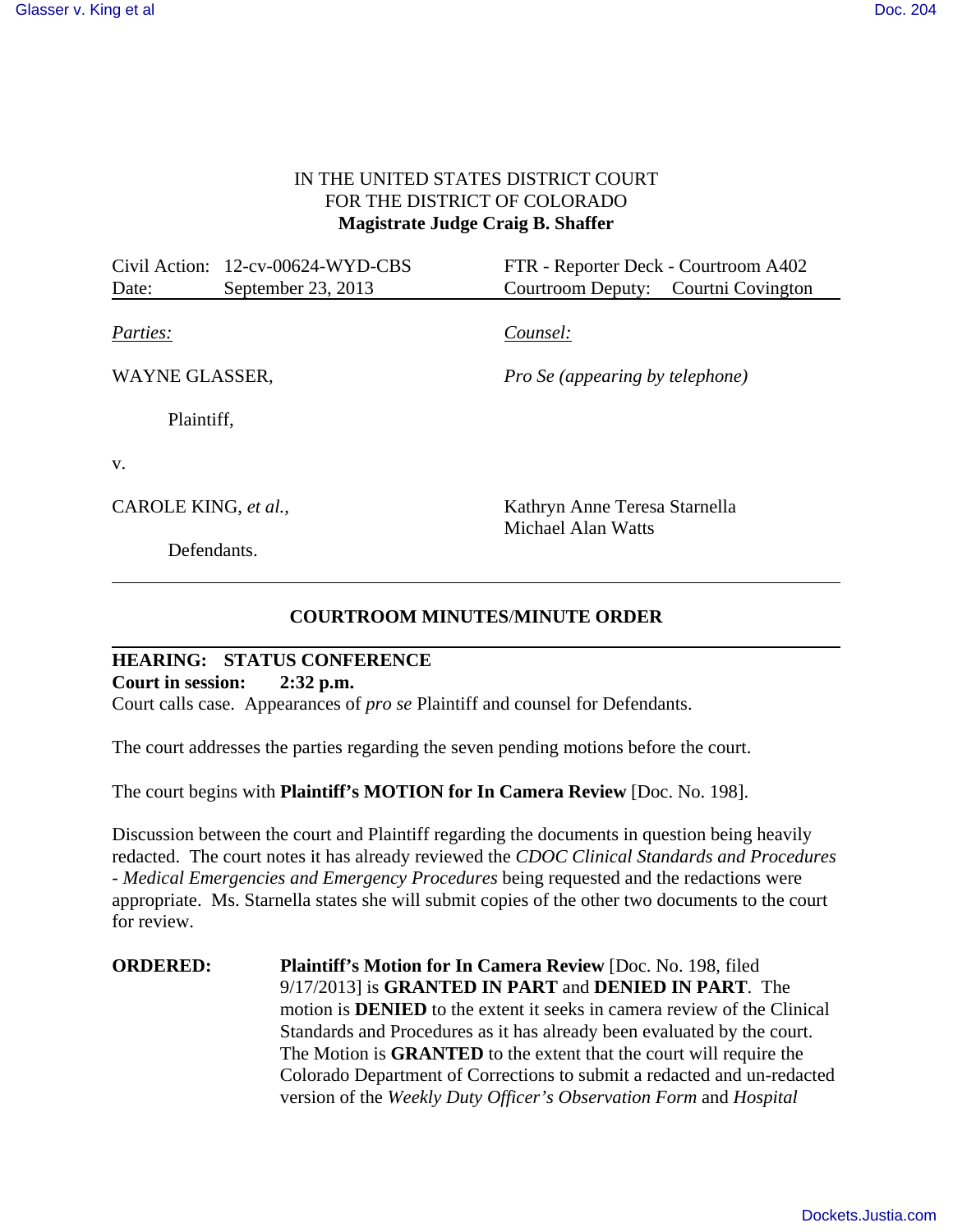*Escort Log* for in camera review by the court **no later than September 27, 2013**.

The court moves next to **Plaintiff's MOTION for Order re: The Taking of Depositions** [Doc. No. 195].

Discussion between the court and Plaintiff regarding how depositions would be taken and what equipment would be used. The court notes it does not have legal authority to order the use of that equipment and it is Plaintiff's responsibility to retain a court reporter and conduct depositions.

## **ORDERED:** For the reasons stated on the record, **Plaintiff's MOTION for Order re: The Taking of Depositions** [Doc. No. 195, filed 9/3/2013] is **DENIED**.

The court moves on to **Plaintiff's MOTION to Compel Discovery and for Extension of Time to File Expert Disclosures** [Doc. No. 191].

Discussion between the court and Mr. Glasser regarding what he is seeking to compel. Ms. Starnella addresses their objections to Plaintiff's interrogatories in question. Mr. Glasser states he has still been unable to obtain permission from the warden to sign contracts with his expert witnesses.

## **ORDERED:** The court will require Ms. Starnella to file a Status Report indicating if Mr. Glasser has obtained permission to sign the contracts. If the warden has not given Mr. Glasser permission, the court will set the matter for a hearing and the warden will be required to physically appear.

Discussion regarding further documents Mr. Glasser is requesting and three correctional officers he would like to depose. The court suggests Mr. Glasser address the procedures of conducting depositions from prison with his case manager. Mr. Glasser is requesting a copy of the shift report/shift log dated 3/26/2010 and a states a sign in log from Medical on 3/26/2010 was provided, but is difficult to read.

**ORDERED:** For the reasons stated on the record, **Plaintiff's MOTION to Compel Discovery and for Extension of Time to File Expert Disclosures** [Doc. No. 191, filed 8/30/2013] is **GRANTED**.

> All remaining fact discovery shall be completed **no later than October 18, 2013.** Expert reports shall be submitted **no later than November 22, 2013.** Rebuttal expert reports shall be submitted by **December 22, 2013.** Dispositive Motions shall be filed **no later than January 21, 2014.**

The court will require answers to two interrogatories in question be submitted to the court for review.

The court will require production of the shift report/shift log or declaration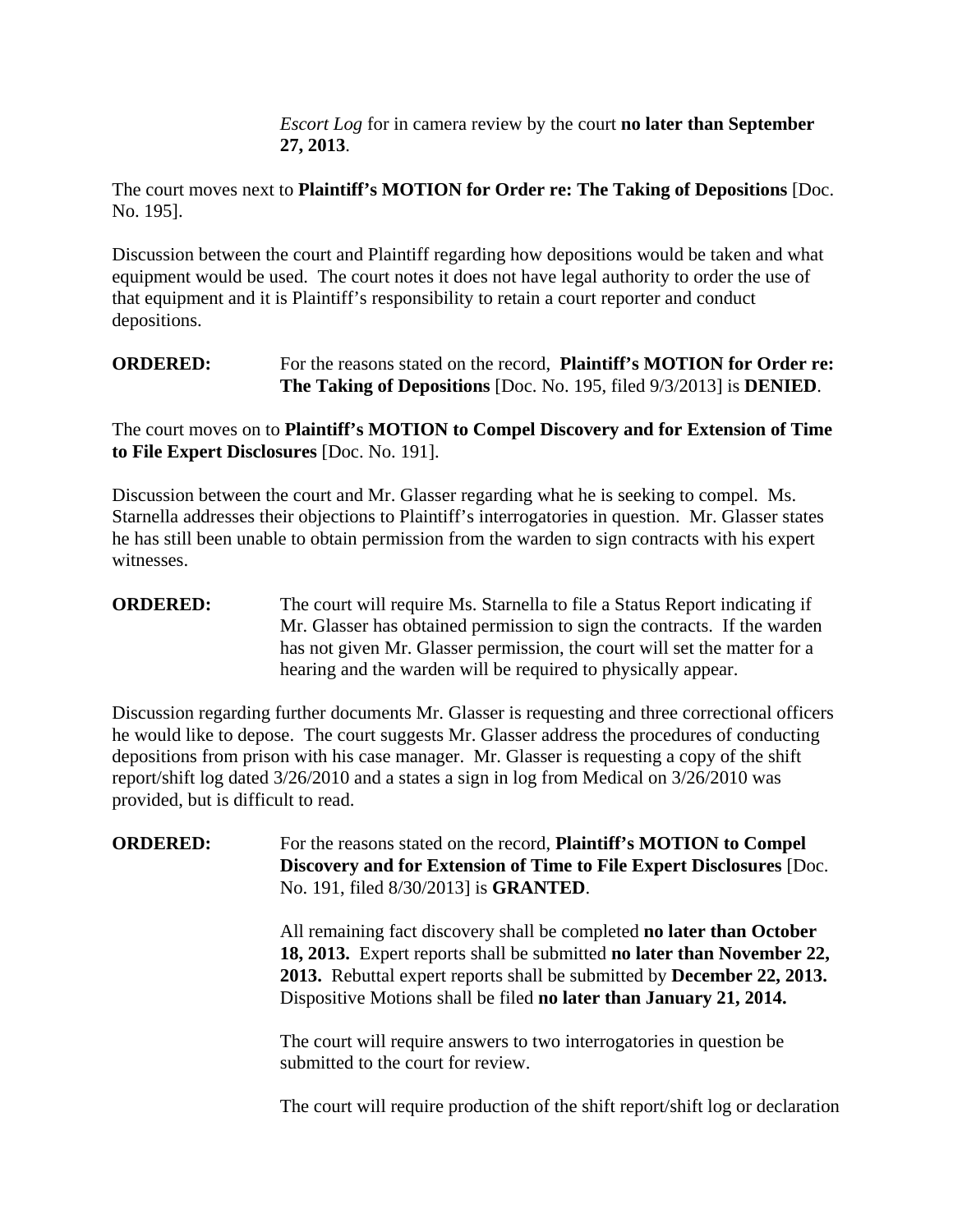that it has been produced.

The court will require the Medical department to provide as legible a copy of the sign in sheet as possible.

The court moves next to **Plaintiff's MOTION to Compel Discovery Responses** [Doc. No. 187].

The court notes the discovery issues are in relation to Interrogatory Numbers 1, 2, and 5, and Requests for Production Numbers 1 and 2. The court also notes it will issue an Order to Show Cause as to why Defendant Hansa and/or his spouse should not be dismissed as a party as service has not been effected.

Discussion between the court and the parties regarding the discovery issues. Based on Defense counsel's representations that a reasonable investigation has been completed, there is nothing the court can compel in regards to Interrogatory Numbers 1 and 2. The court will deny Plaintiff's request to compel Interrogatory Number 5 as it finds that irrelevant information is being sought.

Plaintiff states Request for Production Number 1 has been resolved. Discussion regarding Request for Production Number 2.

**ORDERED:** For the reasons stated on the record, **Plaintiff's MOTION to Compel Discovery Responses** [Doc. No. 187, filed 8/22/2013] is **GRANTED IN PART** and **DENIED IN PART**. The Motion is **GRANTED** to the limited extent the court will ask Pueblo Cardiology to contact the Colorado Department of Corrections and Physician Health Partners to obtain any responsive documents they have right to obtain and **DENIED** in all other respects.

Counsel for Defendants state they have no objection to Plaintiff's request for Subpoenas as requested in his **MOTION for Court-Issued Subpoena Duces Tecum** [Doc. No. 180].

**ORDERED:** The unopposed **MOTION for Court-Issued Subpoena Duces Tecum** [Doc. No. 180, filed 7/29/2013] is **GRANTED**.

#### The court moves next to **Colorado Department of Corrections' MOTION for Protective Order or Modification of Court-Issued Subpoena Duces Tecum** [Doc. No. 155].

Discussion regarding the grievances that have been reviewed by the Colorado Department of Corrections. Defense counsel states no grievances in relation to Defendant Walsh were responsive. In regards to Defendant King, counsel notifies the court that there are 219 grievances to be reviewed, which will take 73 hours. The court finds 73 hours of review unduly burdensome and suggests narrowing the scope of the search.

# **ORDERED: Colorado Department of Corrections' MOTION for Protective Order or Modification of Court-Issued Subpoena Duces Tecum** [Doc. No.